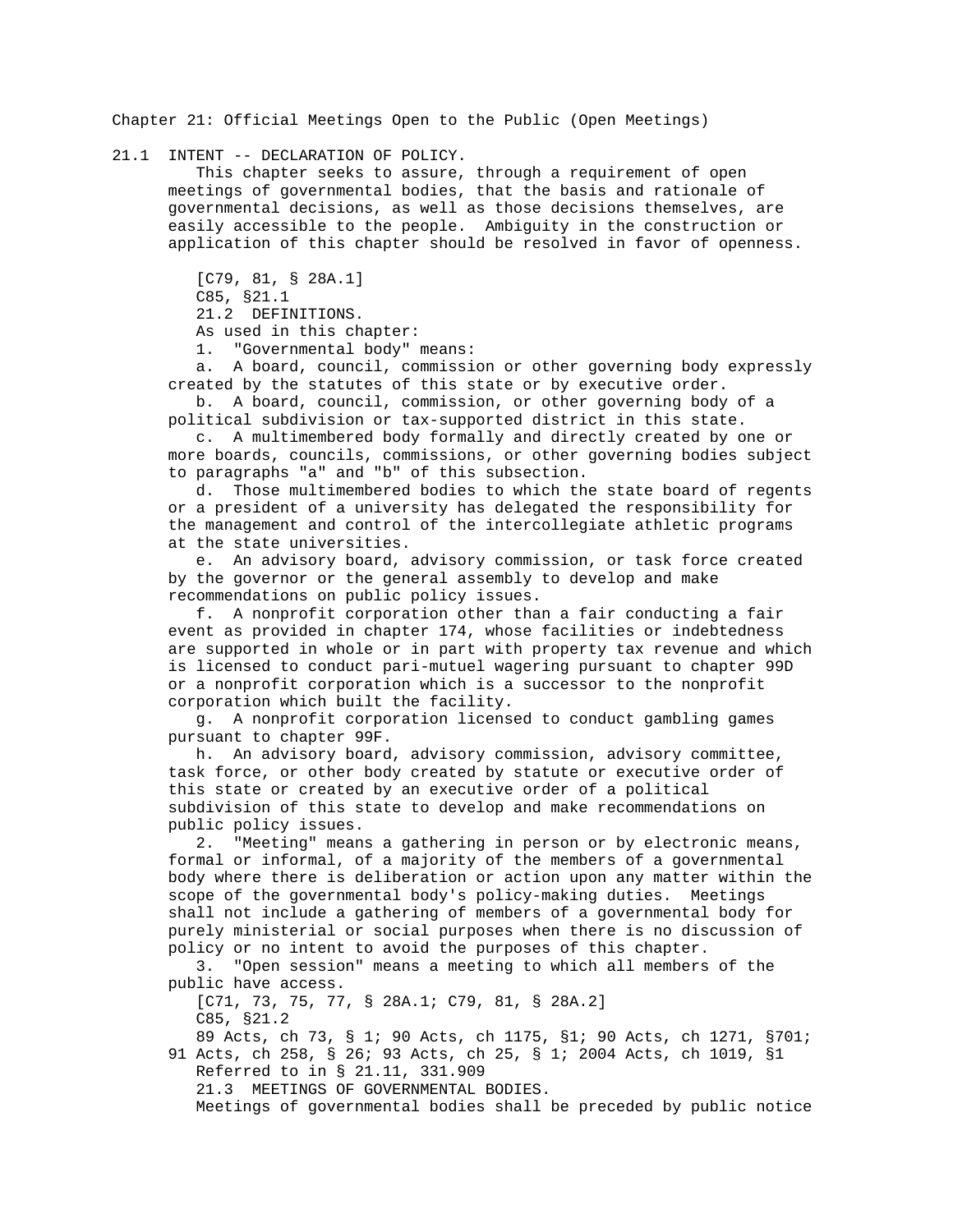as provided in section 21.4 and shall be held in open session unless closed sessions are expressly permitted by law. Except as provided in section 21.5, all actions and discussions at meetings of governmental bodies, whether formal or informal, shall be conducted and executed in open session.

 Each governmental body shall keep minutes of all its meetings showing the date, time and place, the members present, and the action taken at each meeting. The minutes shall show the results of each vote taken and information sufficient to indicate the vote of each member present. The vote of each member present shall be made public at the open session. The minutes shall be public records open to public inspection.

 [C71, 73, 75, 77, § 28A.1, 28A.5; C79, 81, § 28A.3] C85, § 21.3 93 Acts, ch 25, § 2 Referred to in § 372.13 21.4 PUBLIC NOTICE.

 1. A governmental body, except township trustees, shall give notice of the time, date, and place of each meeting, and its tentative agenda, in a manner reasonably calculated to apprise the public of that information. Reasonable notice shall include advising the news media who have filed a request for notice with the governmental body and posting the notice on a bulletin board or other prominent place which is easily accessible to the public and clearly designated for that purpose at the principal office of the body holding the meeting, or if no such office exists, at the building in which the meeting is to be held.

 2. Notice conforming with all of the requirements of subsection 1 of this section shall be given at least twenty-four hours prior to the commencement of any meeting of a governmental body unless for good cause such notice is impossible or impractical, in which case as much notice as is reasonably possible shall be given. Each meeting shall be held at a place reasonably accessible to the public, and at a time reasonably convenient to the public, unless for good cause such a place or time is impossible or impractical. Special access to the meeting may be granted to persons with disabilities.

 When it is necessary to hold a meeting on less than twenty-four hours' notice, or at a place that is not reasonably accessible to the public, or at a time that is not reasonably convenient to the public, the nature of the good cause justifying that departure from the normal requirements shall be stated in the minutes.

 3. A formally constituted subunit of a parent governmental body may conduct a meeting without notice as required by this section during a lawful meeting of the parent governmental body, a recess in that meeting, or immediately following that meeting, if the meeting of the subunit is publicly announced at the parent meeting and the subject of the meeting reasonably coincides with the subjects discussed or acted upon by the parent governmental body.

 4. If another section of the Code requires a manner of giving specific notice of a meeting, hearing, or an intent to take action by a governmental body, compliance with that section shall constitute compliance with the notice requirements of this section.

 [C71, 73, 75, 77, 79, 81, § 28A.4] C85, § 21.4 96 Acts, ch 1129, § 113 Referred to in § 21.3, 21.8, 35C.1, 275.15, 282.11 21.5 CLOSED SESSION.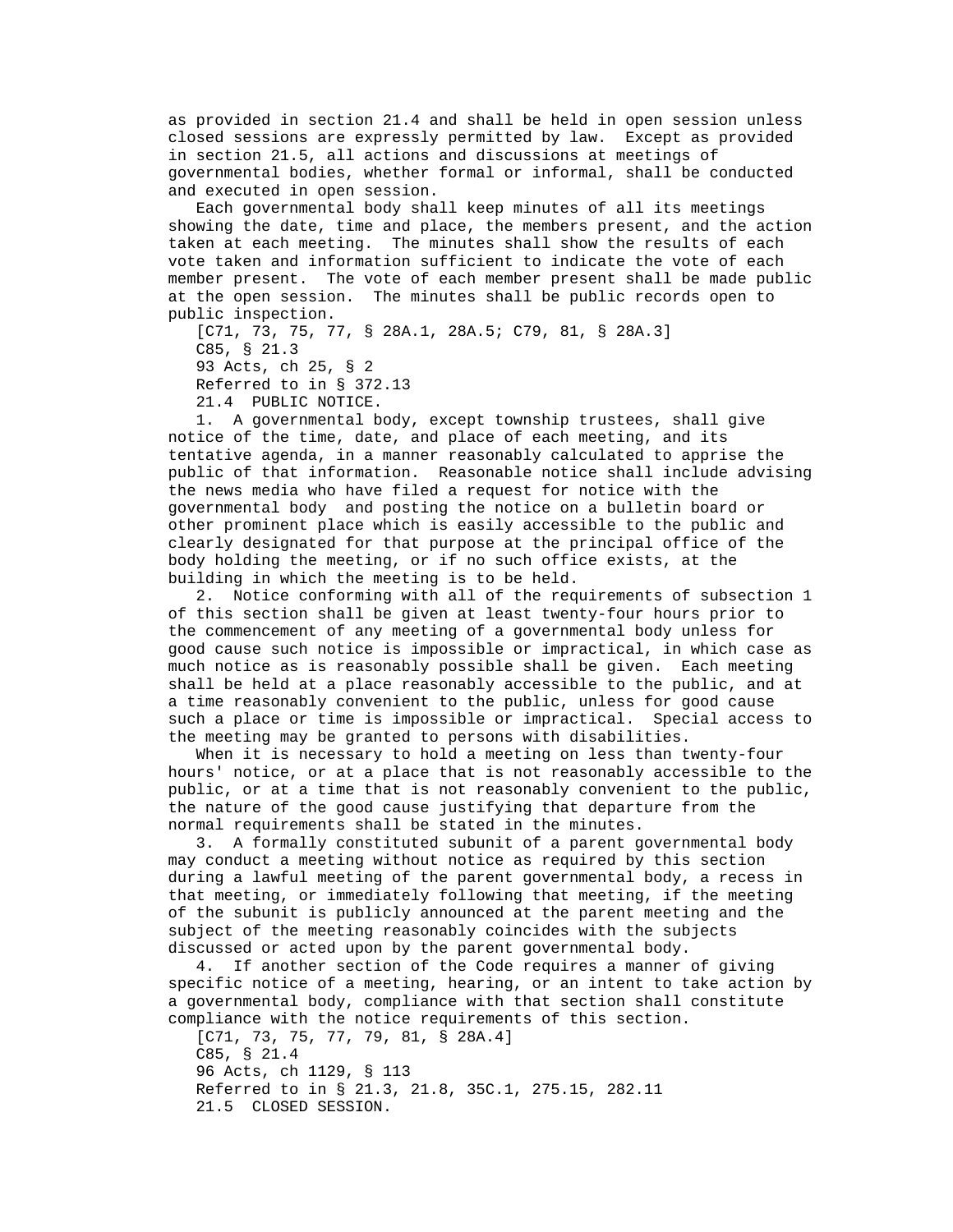1. A governmental body may hold a closed session only by affirmative public vote of either two-thirds of the members of the body or all of the members present at the meeting. A governmental body may hold a closed session only to the extent a closed session is necessary for any of the following reasons:

 a. To review or discuss records which are required or authorized by state or federal law to be kept confidential or to be kept confidential as a condition for that governmental body's possession or continued receipt of federal funds.

b. To discuss application for letters patent.

 c. To discuss strategy with counsel in matters that are presently in litigation or where litigation is imminent where its disclosure would be likely to prejudice or disadvantage the position of the governmental body in that litigation.

 d. To discuss the contents of a licensing examination or whether to initiate licensee disciplinary investigations or proceedings if the governmental body is a licensing or examining board.

 e. To discuss whether to conduct a hearing or to conduct hearings to suspend or expel a student, unless an open session is requested by the student or a parent or guardian of the student if the student is a minor.

 f. To discuss the decision to be rendered in a contested case conducted according to the provisions of chapter 17A.

 g. To avoid disclosure of specific law enforcement matters, such as current or proposed investigations, inspection or auditing techniques or schedules, which if disclosed would enable law violators to avoid detection.

 h. To avoid disclosure of specific law enforcement matters, such as allowable tolerances or criteria for the selection, prosecution or settlement of cases, which if disclosed would facilitate disregard of requirements imposed by law.

 i. To evaluate the professional competency of an individual whose appointment, hiring, performance or discharge is being considered when necessary to prevent needless and irreparable injury to that individual's reputation and that individual requests a closed session.

 j. To discuss the purchase of particular real estate only where premature disclosure could be reasonably expected to increase the price the governmental body would have to pay for that property. The minutes and the tape recording of a session closed under this paragraph shall be available for public examination when the transaction discussed is completed.

 k. To discuss information contained in records in the custody of a public airport, municipal corporation, municipal utility, jointly owned municipal utility, or rural water district organized under chapter 357A, that are confidential records pursuant to section 22.7, subsection 46.{ This paragraph is repealed effective June 30, 2007.

 2. The vote of each member on the question of holding the closed session and the reason for holding the closed session by reference to a specific exemption under this section shall be announced publicly at the open session and entered in the minutes. A governmental body shall not discuss any business during a closed session which does not directly relate to the specific reason announced as justification for the closed session.

 3. Final action by any governmental body on any matter shall be taken in an open session unless some other provision of the Code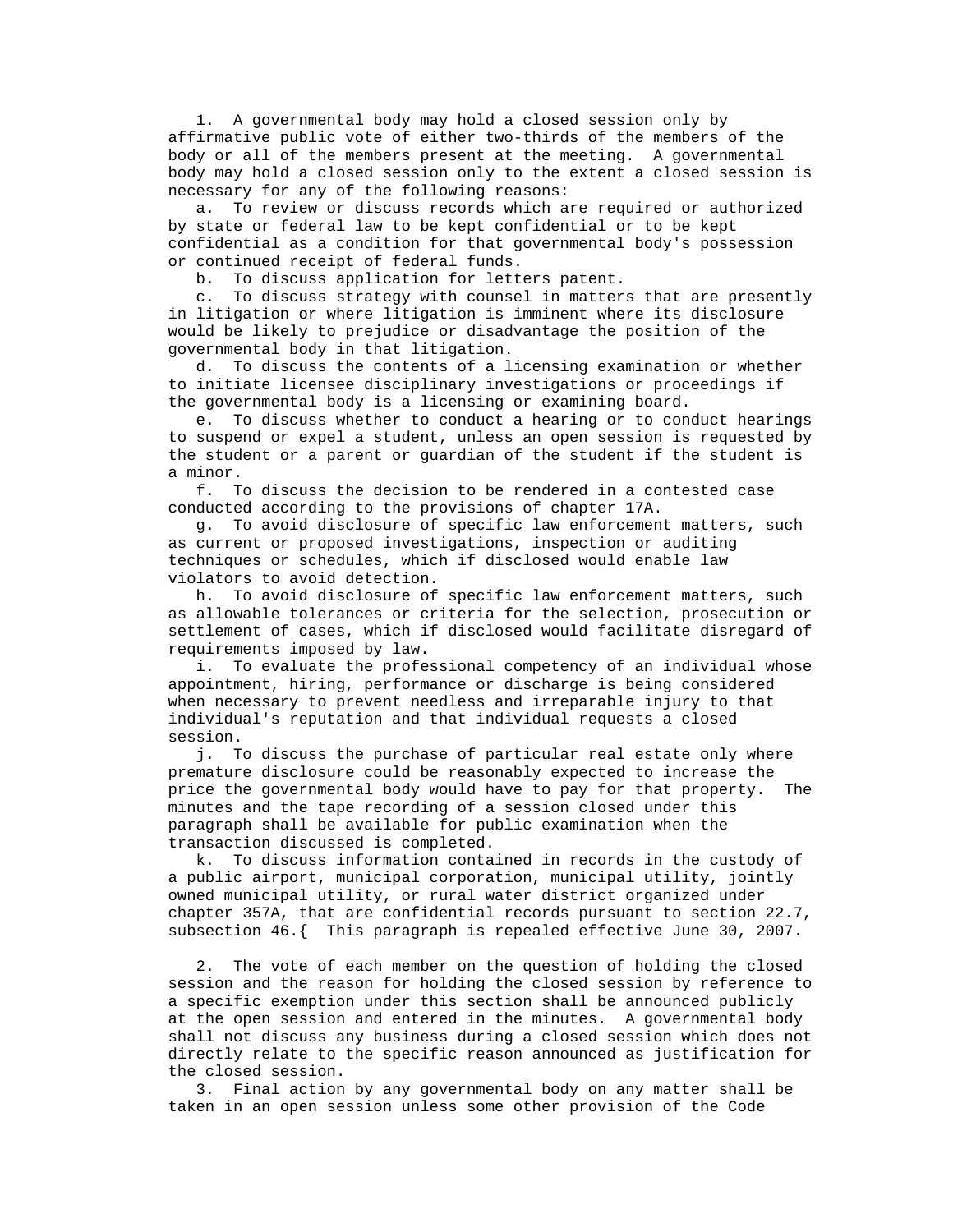expressly permits such actions to be taken in closed session.

 4. A governmental body shall keep detailed minutes of all discussion, persons present, and action occurring at a closed session, and shall also tape record all of the closed session. The detailed minutes and tape recording of a closed session shall be sealed and shall not be public records open to public inspection. However, upon order of the court in an action to enforce this chapter, the detailed minutes and tape recording shall be unsealed and examined by the court in camera. The court shall then determine what part, if any, of the minutes should be disclosed to the party seeking enforcement of this chapter for use in that enforcement proceeding. In determining whether any portion of the minutes or recording shall be disclosed to such a party for this purpose, the court shall weigh the prejudicial effects to the public interest of the disclosure of any portion of the minutes or recording in question, against its probative value as evidence in an enforcement proceeding. After such a determination, the court may permit inspection and use of all or portions of the detailed minutes and tape recording by the party seeking enforcement of this chapter. A governmental body shall keep the detailed minutes and tape recording of any closed session for a period of at least one year from the date of that meeting.

 5. Nothing in this section requires a governmental body to hold a closed session to discuss or act upon any matter.

[C71, 73, 75, 77, § 28A.3; C79, 81, § 28A.5]

C85, § 21.5

2002 Acts, ch 1076, §1

 Referred to in § 8A.204, 21.3, 21.8, 97B.8A, 203.11B, 203D.4, 279.24, 388.9, 411.5

21.6 ENFORCEMENT.

 1. The remedies provided by this section against state governmental bodies shall be in addition to those provided by section 17A.19. Any aggrieved person, taxpayer to, or citizen of, the state of Iowa, or the attorney general or county attorney, may seek judicial enforcement of the requirements of this chapter. Suits to enforce this chapter shall be brought in the district court for the county in which the governmental body has its principal place of business.

 2. Once a party seeking judicial enforcement of this chapter demonstrates to the court that the body in question is subject to the requirements of this chapter and has held a closed session, the burden of going forward shall be on the body and its members to demonstrate compliance with the requirements of this chapter.

 3. Upon a finding by a preponderance of the evidence that a governmental body has violated any provision of this chapter, a court:

 a. Shall assess each member of the governmental body who participated in its violation damages in the amount of not more than five hundred dollars nor less than one hundred dollars. These damages shall be paid by the court imposing it to the state of Iowa, if the body in question is a state governmental body, or to the local government involved if the body in question is a local governmental body. A member of a governmental body found to have violated this chapter shall not be assessed such damages if that member proves that the member did any of the following:

(1) Voted against the closed session.

(2) Had good reason to believe and in good faith believed facts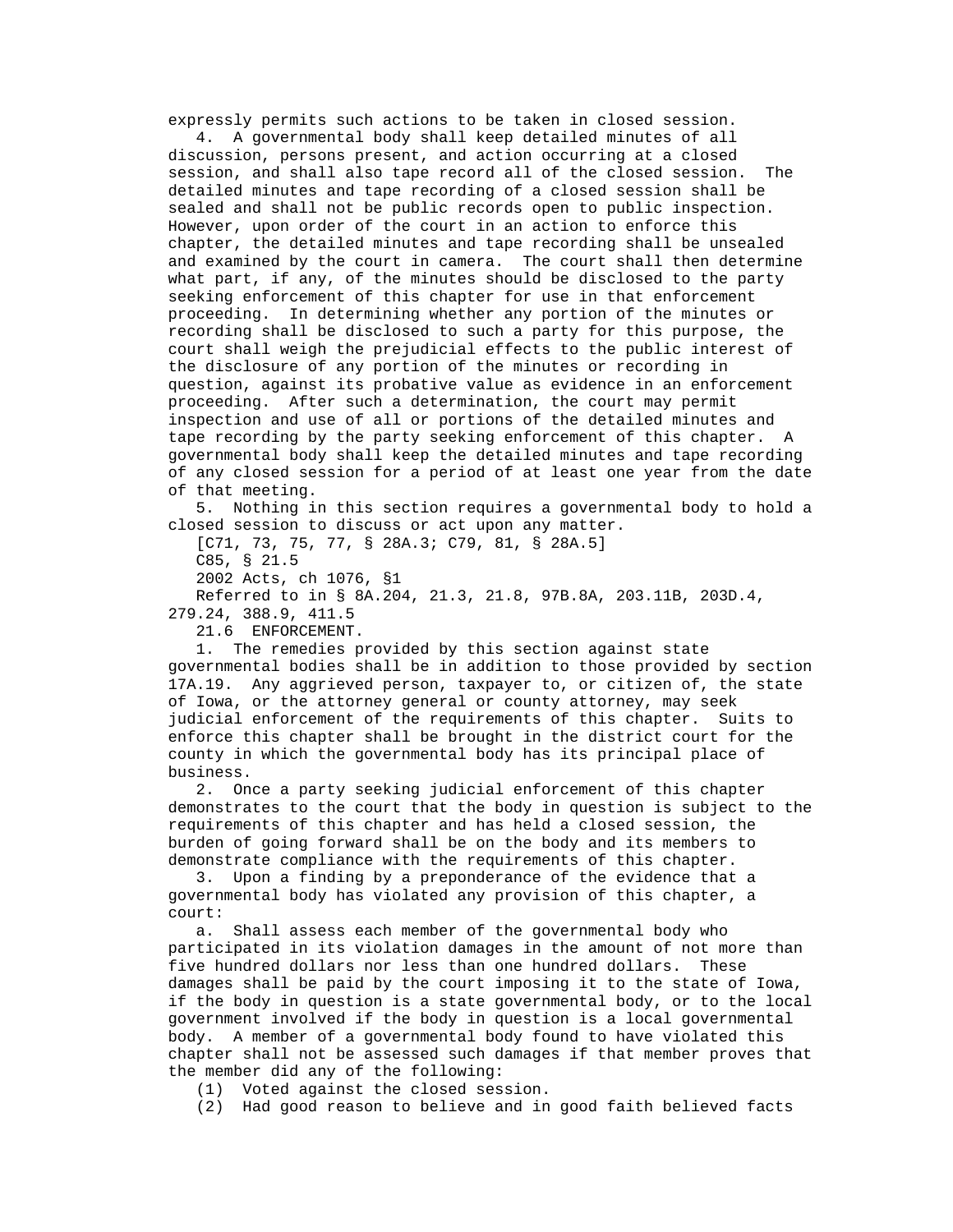which, if true, would have indicated compliance with all the requirements of this chapter.

 (3) Reasonably relied upon a decision of a court or a formal opinion of the attorney general or the attorney for the governmental body.

 b. Shall order the payment of all costs and reasonable attorney fees in the trial and appellate courts to any party successfully establishing a violation of this chapter. The costs and fees shall be paid by those members of the governmental body who are assessed damages under paragraph "a". If no such members exist because they have a lawful defense under that paragraph to the imposition of such damages, the costs and fees shall be paid to the successful party from the budget of the offending governmental body or its parent.

 c. Shall void any action taken in violation of this chapter, if the suit for enforcement of this chapter is brought within six months of the violation and the court finds under the facts of the particular case that the public interest in the enforcement of the policy of this chapter outweighs the public interest in sustaining the validity of the action taken in the closed session. This paragraph shall not apply to an action taken regarding the issuance of bonds or other evidence of indebtedness of a governmental body if a public hearing, election or public sale has been held regarding the bonds or evidence of indebtedness.

 d. Shall issue an order removing a member of a governmental body from office if that member has engaged in a prior violation of this chapter for which damages were assessed against the member during the member's term.

 e. May issue a mandatory injunction punishable by civil contempt ordering the members of the offending governmental body to refrain for one year from any future violations of this chapter.

 4. Ignorance of the legal requirements of this chapter shall be no defense to an enforcement proceeding brought under this section. A governmental body which is in doubt about the legality of closing a particular meeting is authorized to bring suit at the expense of that governmental body in the district court of the county of the governmental body's principal place of business to ascertain the propriety of any such action, or seek a formal opinion of the attorney general or an attorney for the governmental body.

 [C71, 73, 75, 77, § 28A.7, 28A.8; C79, 81, § 28A.6] C85, § 21.6

99 Acts, ch 9, §1; 2005 Acts, ch 99, §1

21.7 RULES OF CONDUCT AT MEETINGS.

 The public may use cameras or recording devices at any open session. Nothing in this chapter shall prevent a governmental body from making and enforcing reasonable rules for the conduct of its meetings to assure those meetings are orderly, and free from interference or interruption by spectators.

[C79, 81, § 28A.7]

C85, § 21.7

21.8 ELECTRONIC MEETINGS.

 1. A governmental body may conduct a meeting by electronic means only in circumstances where such a meeting in person is impossible or impractical and only if the governmental body complies with all of the following:

 a. The governmental body provides public access to the conversation of the meeting to the extent reasonably possible.

b. The governmental body complies with section 21.4. For the